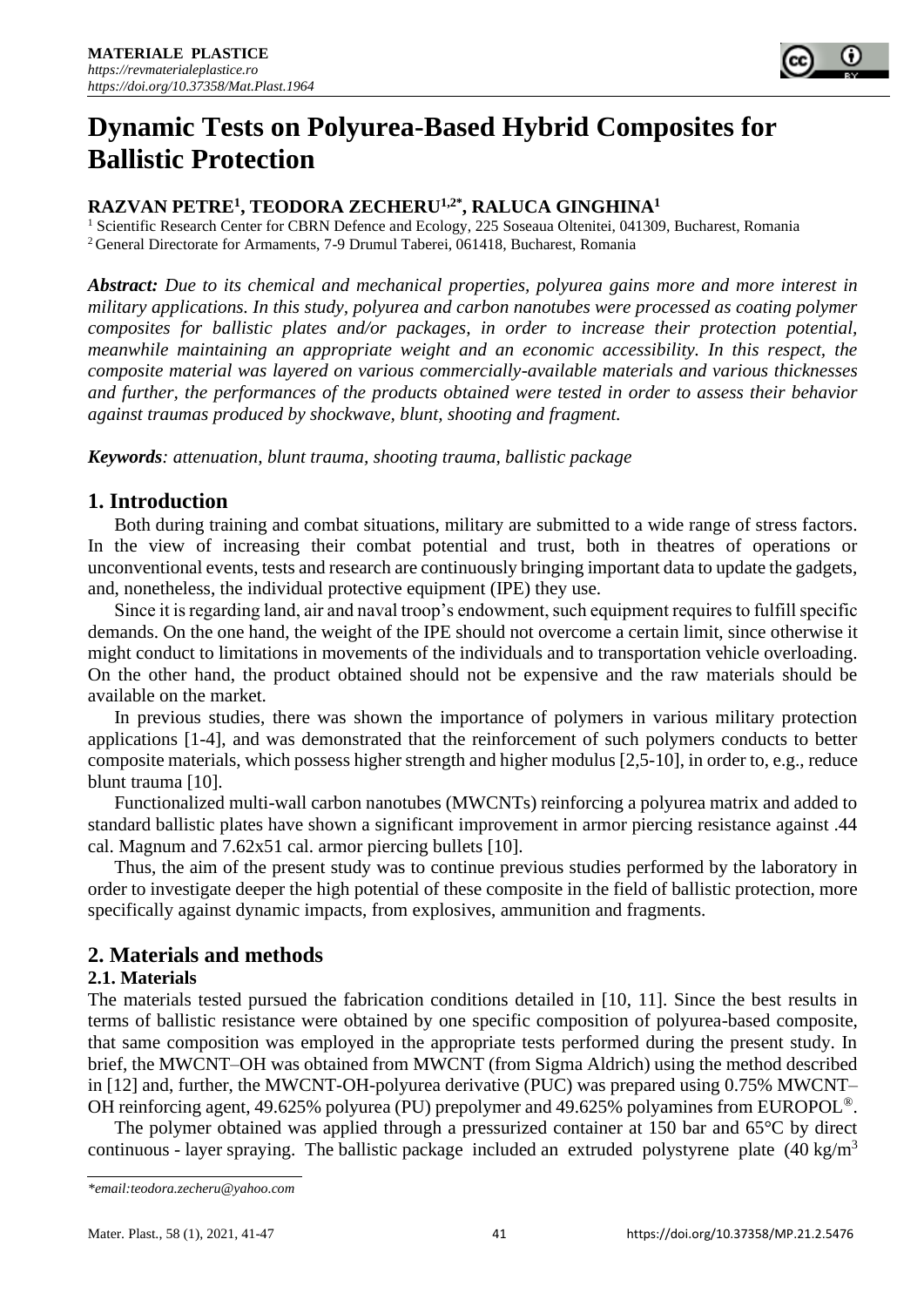

density and 9 mm thickness), and the polymeric composite was layered in 1 mm-thickness on each side of the plate and allowed to dry. As explosive materials, 100 g-TNT cylindrical blocks (CN ROMARM SA, Romania) and RIODET electric detonators (Maxam, Romania) were employed. Prior experiments, the ballistic packages were conditioned for 2 h at the experiment environment temperature and humidity. The tests were repeated five times, for accuracy and reliability of results.

#### **2.2. Determination of resistance against explosion effects, i.e. shockwave overpressure**

The test was performed using a multichannel system for analog-digital acquisition of the explosive devices functional parameters, consisting in: an oscilloscope type PICOSCOPE 6404, a signal conditioner, a low-noise coaxial cable with BNC connectors and two freshly calibrated piezoelectric pressure transducers type 102B04.

In order to determine the attenuation of the overpressure through the protection plate studied, a testing assembly was used, so that one transducer measure the explosion pressure side-on the sample at 1 m away (13.939 bar/V sensitivity), and the second transducer behind the sample (13.576 bar/V sensitivity), according to Figure 1 a. The system TNT – electric detonator was mounted and placed in the air at 1 m away from the sample, to avoid as much as possible interferences and the formation of compound waves resulting from the interaction with the ground (Figure 1 b). The acquisition accuracy provided by the manufacturer was over 99%. The explosion was triggered by electrical blaster.

The attenuation was calculated by equation (1):

$$
A = (1 - pT2/pT1) \times 100,
$$
 (1)

where: A – attenuation (%);  $pT2$  – pressure acquired by transducer 2 (bar);  $pT1$  – pressure acquired by transducer 1 (bar).



**Figure 1.** a) Testing assembly; b) setup containing the explosive charge

#### **2.3. Determination of blunt trauma imprints**

Another very important parameter when considering individual protection equipment is the trauma inflicted by non-penetrating factors, such as blunt objects or surfaces. The weight-testing equipment consisted in a steel sphere included in a wooden support that was launched from various heights perpendicular on the test plate samples. For reference, test samples of ballistic Roma Plastilina No. 1 clay were used. In order not to obtain refractions from rough surfaces, both types of samples were placed on batches consisting in single layer polyethylene foil, a neoprene sponge and rubber.

The impact energy was calculated using equation (2):

$$
E = m \times g \times h,\tag{2}
$$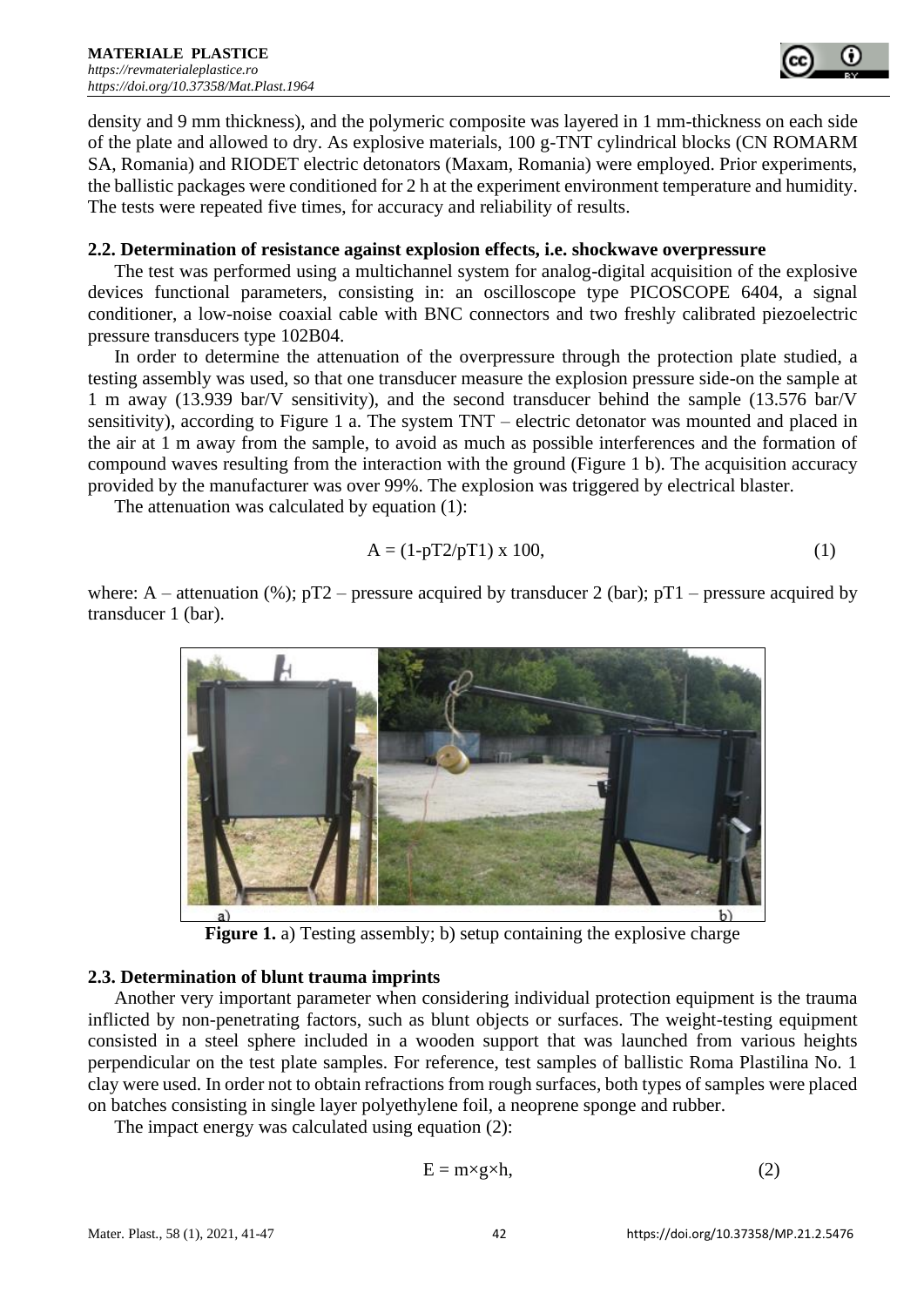

where:  $E$  - impact energy (J),  $m$  - weight of the test sample (kg),

g - gravitational acceleration, 9.81 m/s<sup>2</sup>, and h - height of test sample launching (m).

#### **2.4. Determination of shooting trauma imprints**

To assess the comparative behavior of the standard and the novel composite ballistic package, 9x19mm FMJ cal. bullets were shot against ballistic packages using a ballistic barrel at 390-400 m/s average bullet velocity. The ballistic barrel was mounted perpendicularly at 5 m away from the ballistic packages. The measurement of the traumatic imprint was made in ballistic Roma Plastilina No. 1 clay, very frequently used as backing material in ballistic tests [13], and conditioned accordingly to [14]. In terms of test packages, various types of materials were employed:  $50 \text{ kg/m}^3$  density and 3 mm thickness extruded polystyrene, 40 kg/m<sup>3</sup> density and 6 mm thickness extruded polystyrene, 40 kg/m<sup>3</sup> density and 9 mm thickness extruded polystyrene, 217 kg/m<sup>3</sup> density and 4 mm thickness cork board, and 33 mm thickness polyurethane sponge, while a 1 mm-layer polymeric composite was added to coat each side of the main material.

#### **2.5. Determination of fragment trauma imprints**

Two ballistic packages were tested: a) a ballistic package made of glued Kevlar sheets (50 cm x 50 cm x 3.3 mm prepreg) with 2 mm-layer polymeric composite material on both sides and b) a ballistic package made of glued Kevlar sheets (50 cm x 50 cm x 3.3 mm prepreg) with 2 mm-layer polymeric composite material on one side. In order to be able to assess the fragments impact on the novel ballistic plates, tests were performed with batches of 100 g RDX-based plastic explosive with a TNT-equivalent of 1.2 (purchased from CN ROMARM SA, Romania) and 30 pcs. M8-hexagonal steel screw nuts. The explosive devices were put 0.2 m away from the ballistic packages.

## **3. Results and discussions**

Polymeric composites and nanocomposites were widely studied even since the excellent properties of aramid fibers and Kevlar® proved to be applicable in ballistic protection. Moreover, the reinforcement of such composites with different fillers/nanofillers proved to enhance their mechanical performances, making these materials serious candidates to replace standard ceramic plates. Due to the fact that these materials achieve the two-fold requirement, of low density and high strength, an important number of studies on epoxy-, vinyl esters-, phenolic resins-, polyesters-, polyureas- and urethanes-based materials for employment in ballistic protection field were performed [15-16]. The rationale of the present study was to focus on continuing previous tests of the research team [10-11], in correlation with state-of-theart findings regarding the dynamic behavior of polyurea [17-18].

#### **3.1. Shockwave attenuation**

The results obtained for the determination of the shockwave overpressure and its attenuation are illustrated in Table 1.

| <b>Parameter</b>               | No. of measurement |        |        |        |        |                  |
|--------------------------------|--------------------|--------|--------|--------|--------|------------------|
|                                | Test 1             | Test 2 | Test 3 | Test 4 | Test 5 | Average          |
| $p_{T1}$ (bar)                 | 6.930              | 6.932  | 6.897  | 6.930  | 6.963  | $6.930+0.023$    |
| $p_{T2}$ (bar)                 | 0.610              | 0.568  | 0.593  | 0.585  | 0.602  | $0.592 + 0.016$  |
| Attenuation<br>$\frac{9}{6}$ ) | 91.198             | 91.806 | 91.402 | 91.558 | 91.354 | $91.464 + 0.230$ |

**Table 1.** Results of the shockwave attenuation

The five experimental tests and the results average demonstrate that the attenuation obtained using the ballistic plate including the polymer composite is very important, over 90%, and reliable in case of open-air energetic events (Figure 2), not bringing mechanical damages to the test plate. Moreover, this result is very encouraging from an ergonomic viewpoint, especially when considering the fact that the modified ballistic package used weighed only 674 g.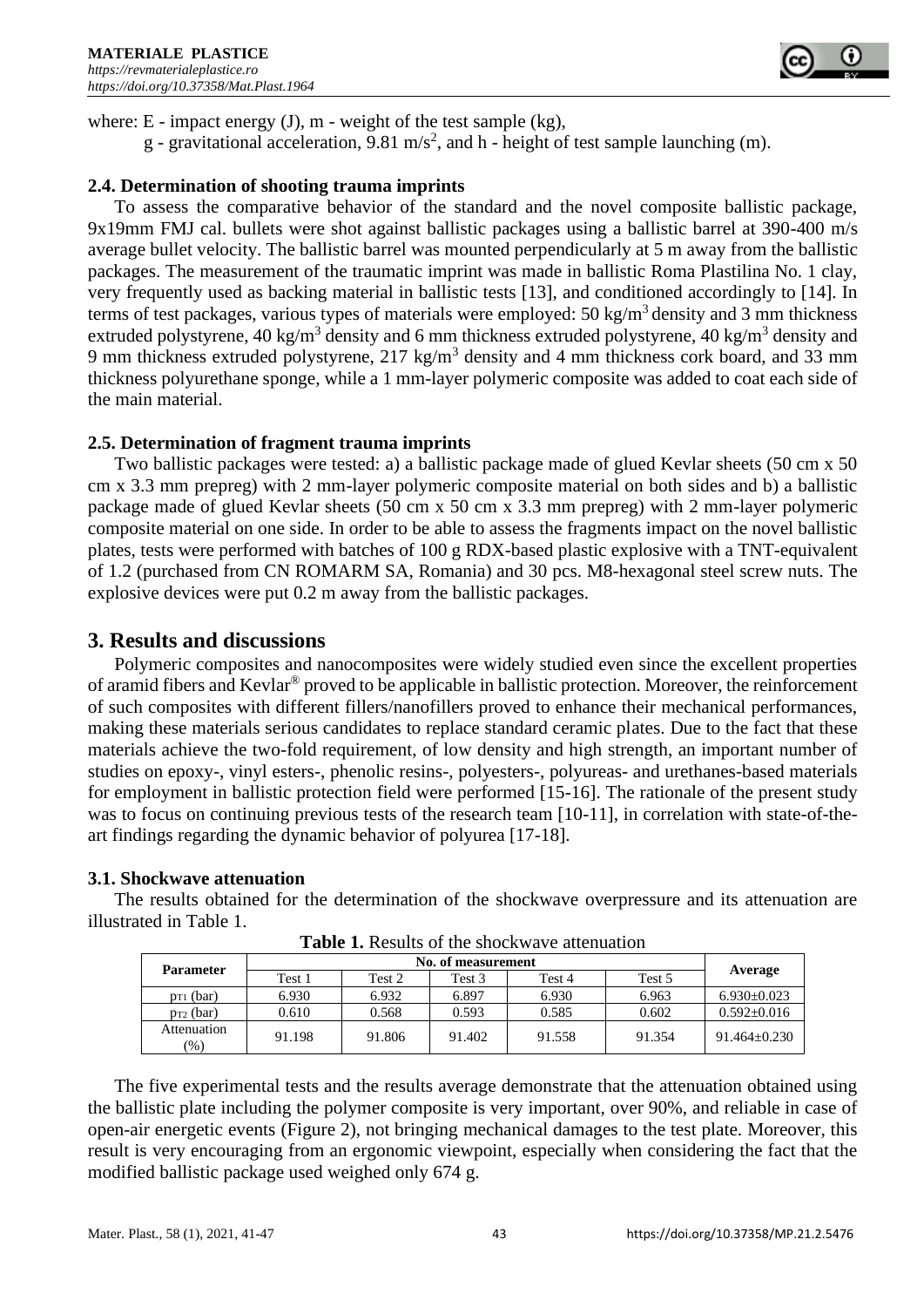

**Figure 2.** Attenuation results obtained in case of Test 1

#### **3.2. Blunt trauma imprints**

The comparative results of the tests performed (Figure 3) to obtain a certification of the fact that the addition of polymer composite increases the protection performances, revealed that the imprint, calculated as average imprint in the test plate versus imprint in clay reference, for  $E_{1-10}=90.7$  J, is reduced by ca. 34% versus reference, while for  $E_{11-20}=36.3$  J, the gain is of ca. 28% (Table 2).



**Figure 3.** Blunt trauma test results on: a) reference – 5 kg-dropping weight; b) test plate  $-5$  kg-dropping weight; c) reference  $-2$  kg-dropping weight; d) test plate  $-2$  kg-dropping weight

| <b>Table 2. Blunt trauma test results</b> |  |
|-------------------------------------------|--|
|-------------------------------------------|--|

| Test no. | Weight (kg) | Height(m) | <b>Imprint</b> in clay<br>reference (mm) | <b>Imprint in test plate</b><br>(mm) |
|----------|-------------|-----------|------------------------------------------|--------------------------------------|
|          |             | 1.85      | $52 \pm 2.60$                            |                                      |
| $6 - 10$ |             | l.85      | $\overline{\phantom{0}}$                 | $17.8 \pm 0.89$                      |
| 11-15    |             | .85       | $35 \pm 1.75$                            |                                      |
| 16-20    |             | .85       | $\overline{\phantom{0}}$                 | $9.6 \pm 0.48$                       |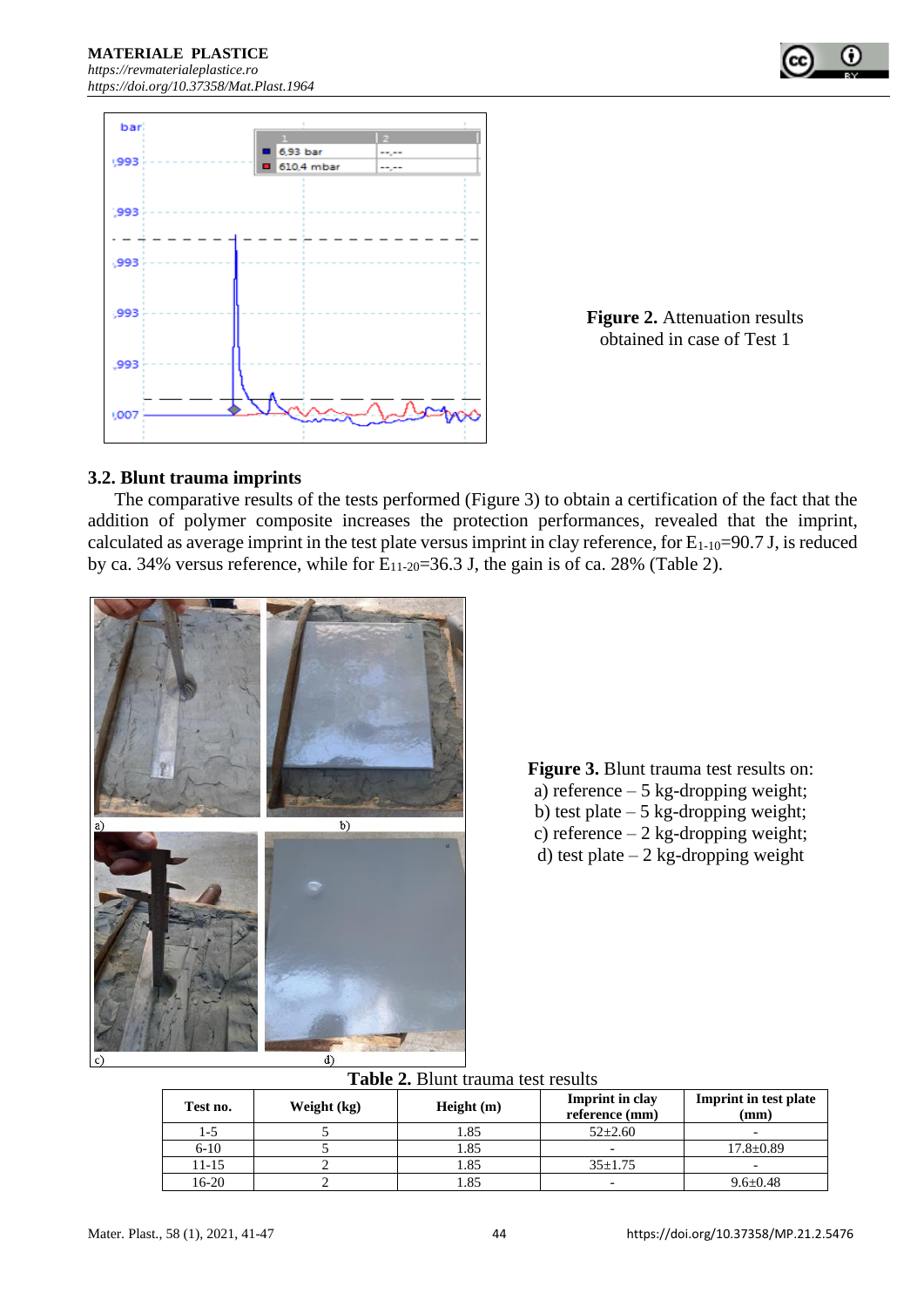

#### **3.3. Shooting trauma imprints**

The results obtained for the traumatic imprint are illustrated in Table 3, while in Figure 4 there are provided representative pictures from the experimental process. Firstly, the results obtained in case of the reference, which consisted in ballistic Roma Plastilina No. 1 clay, were between 18 and 21 mm, with an average of 19.5 mm (Figure 4 b). Secondly, in terms of test packages, various types of materials were employed to obtain higher performances than the state-of-the-art bulletproof vests. Here, the ballistic package included several types of commercially-available polymers and, next to them, a 1 mm-layer of PU-composite on each side of the plate.

The results of the tests performed revealed an important reduction of the traumatic imprint, of ca. 60%, from 19.5 mm to 7.8 mm in the case of bulletproof vest with additional package (3 mm-extruded polystyrene and polymeric composite layer), which appears to be optimal in terms of overall dimensions and weight versus the bulletproof vest only.



**Figure 4.** a) Shooting test setup, and results on b) reference; c) 3 mm-extruded polystyrene and polymer composite layer

| No. | <b>Material</b>       | Density $(kg/m^3)$ | Thickness (mm) | Traumatic imprint (mm) |  |  |
|-----|-----------------------|--------------------|----------------|------------------------|--|--|
|     | clay (reference)      | n/a                | 200            | $19.5 + 0.98$          |  |  |
|     | +extruded polystyrene | 50                 |                | $7.8 + 0.39$           |  |  |
|     | +extruded polystyrene | 40                 |                | $9.6 \pm 0.48$         |  |  |
|     | +extruded polystyrene | 40                 |                | $10.4 \pm 0.52$        |  |  |
|     | +cork board           | 217                |                | $6.2 \pm 0.31$         |  |  |
|     | +polyurethane sponge  | n/a                |                | $0.6 \pm 0.03$         |  |  |

|  | Table 3. Shooting trauma imprint results |  |  |  |  |  |
|--|------------------------------------------|--|--|--|--|--|
|--|------------------------------------------|--|--|--|--|--|

#### **3.4. Fragment trauma imprints**

Even if the mechanism of high energy trauma events, such as those occurring from explosions, is not completely understood, the effects are certainly complex in terms of injuries [19]. In order to counter the ballistic traumas, it was mandatory to study the fragment impact versus the PUC.

Both ballistic packages, with one side and, respectively, both sides coated with PUC, withstood the test (Figure 5). None of the fragments resulting from the blast at 0.2 m penetrated the ballistic plate.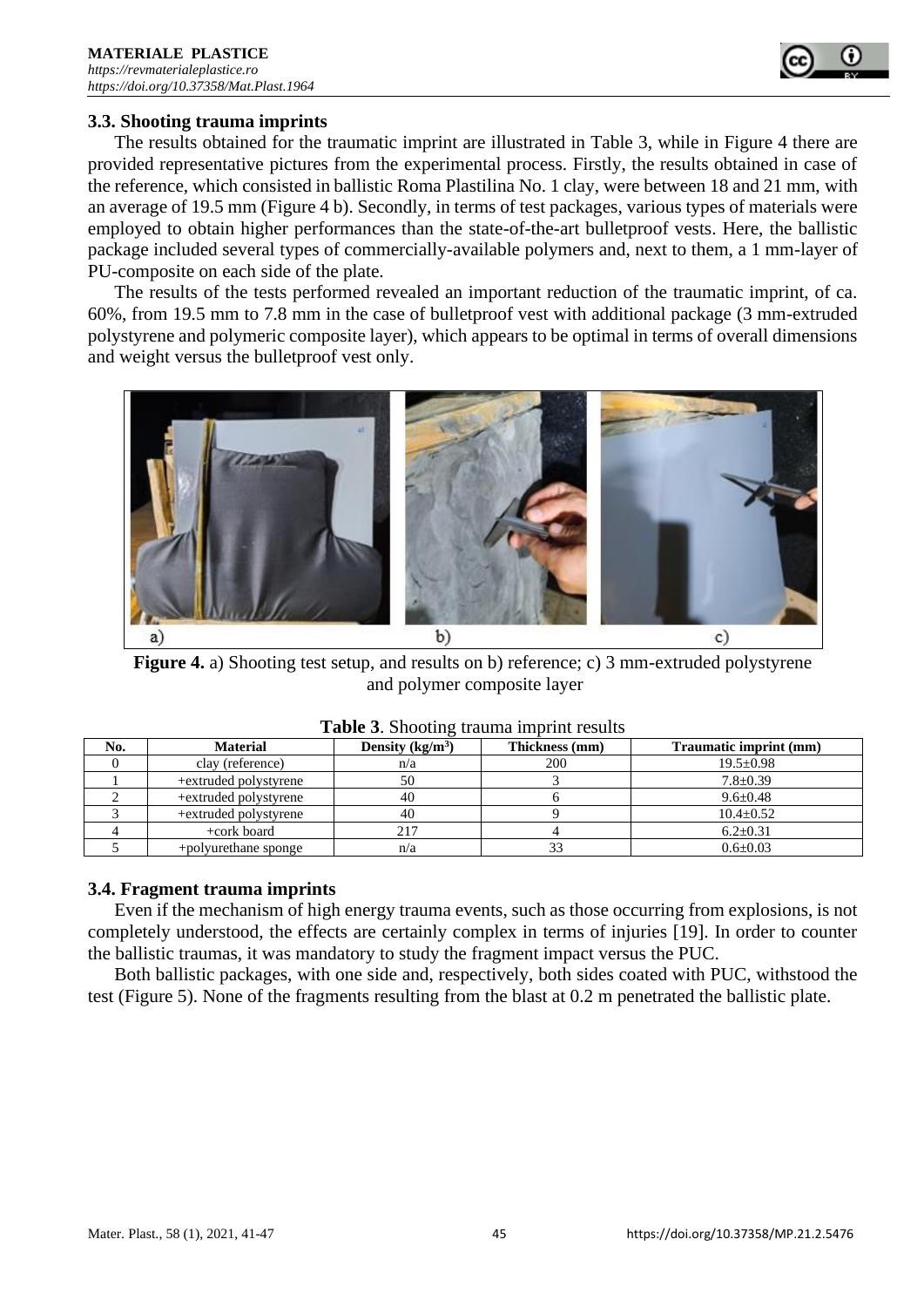



**Figure 5.** a) Explosive device – ballistic package setup; b) Fragment trauma imprints

# **4. Conclusions**

The aim of the present study was to investigate the possibility to develop novel composite materials with a real potential to be applied in ballistic protection equipment area. Since polyurea and its MWCNT-OH derivatives were already tested for physical and chemical properties, experiments in dynamic environment were mandatory. In this regard, the composite material was applied by direct continuouslayer spraying on ballistic packages on each side of the plate.

The tests performed consisted in determination of resistance against dynamic impacts. In case of explosion effects, the attenuation of the shockwave overpressure was over 91%, which conducts to the conclusion that such material could be successfully used in protection panels against blasting. The determination of blunt trauma imprints conducted to very good results also, with an imprint reduction of over 28% versus a standard reference material, while the traumatic imprints consequently to shooting were reduced by over 60% and those caused by fragments were eliminated.

Thus, the dynamic tests performed conducted to very important results, which give a real positive option for implementing such polymer composites in ballistic protection equipment.

**Acknowledgements:** This work has been supported by a grant of the Romanian National Authority for Scientific Research: project number PN-III-P1-1.2-PCCDI-2017-0871.

## **References**

1.MAGALHÃES, M.J., DE MAGALHÃES, S.T., REVETT, K., JAHANKHANI, H., *Cham International Conference on Global Security, Safety, and Sustainability,* 2016, 331-341.

2.ZHANG, M., ZHAI, Z., LI, M., CHENG, T., WANG, C., JIANG, D., CHEN, L., WU, Z., GUO, Z., Epoxy nanocomposites with carbon nanotubes and montmorillonite: Mechanical properties and electrical insulation, *J. Compos. Mater.*, **50**(24), 2015, 3363-3372.

3.BENZAIT, Z., TRABZON, L., A review of recent research on materials used in polymer–matrix composites for body armor application, *J. Compos. Mater.*, **52**(3), 2018, 3241-3263.

4.CAO, S., PANG, H., ZHAO, C., XUAN, S., GONG, X, The CNT/PSt-EA/Kevlar composite with excellent ballistic performance, *Composites Part B: Engineering*, **185**, 2020, 107793.

5.KAYMAKCI, A., AYRILMIS, N., GULEC, T., TUFAN, M., Preparation and characterization of highperformance wood polymer nanocomposites using multi-walled carbon nanotubes, *J. Compos. Mater.*, **51**(9), 2016, 1187-1195.

6.PITCHAN, M.K., BHOWMIK, S., BALACHANDRAN, M., ABRAHAM, M., Effect of surface functionalization on mechanical properties and decomposition kinetics of high performance polyetherimide/MWCNT nano composites, *Composites Part A: Appl. Sci. Manufact.*, **90**, 2016, 147- 160.

7.DAI, L.H., WU, C., AN, F.J., LIAO, S.S., Experimental Investigation of Polyurea-Coated Steel Plates at Underwater Explosive Loading, *Adv. Mater. Sci. Engineering*, 2018, 1264276.